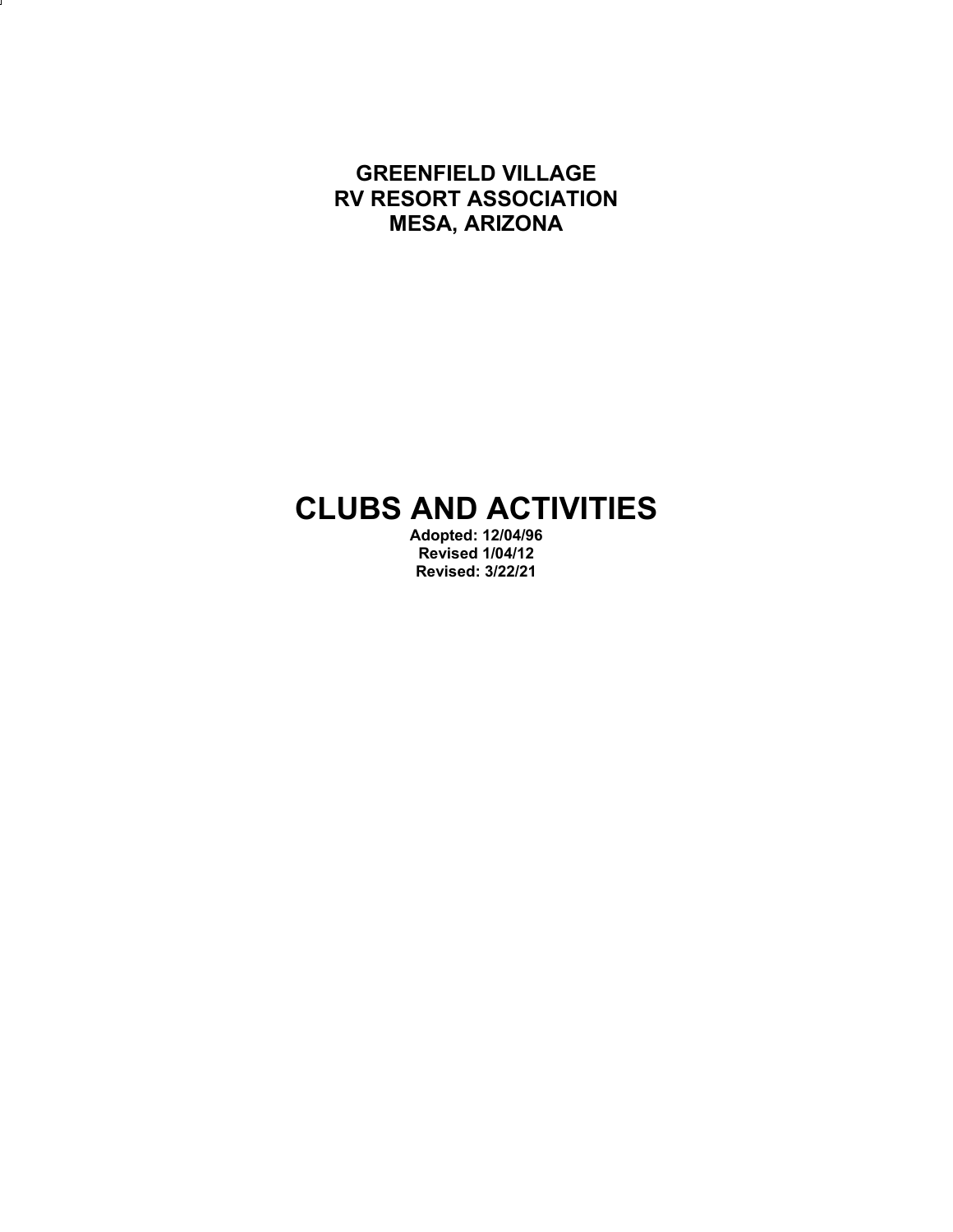# **TABLE OF CONTENTS**

## **CLUBS AND ACTIVITIES**

| Membership and Participation       |   |
|------------------------------------|---|
| <b>Club Responsibilities</b>       |   |
| <b>Special Events/Fund Raising</b> | 2 |
| <b>Activity Director's Role</b>    | 2 |
| <b>Fiscal Responsibilities</b>     | 2 |
| <b>Fund Procedures</b>             | 3 |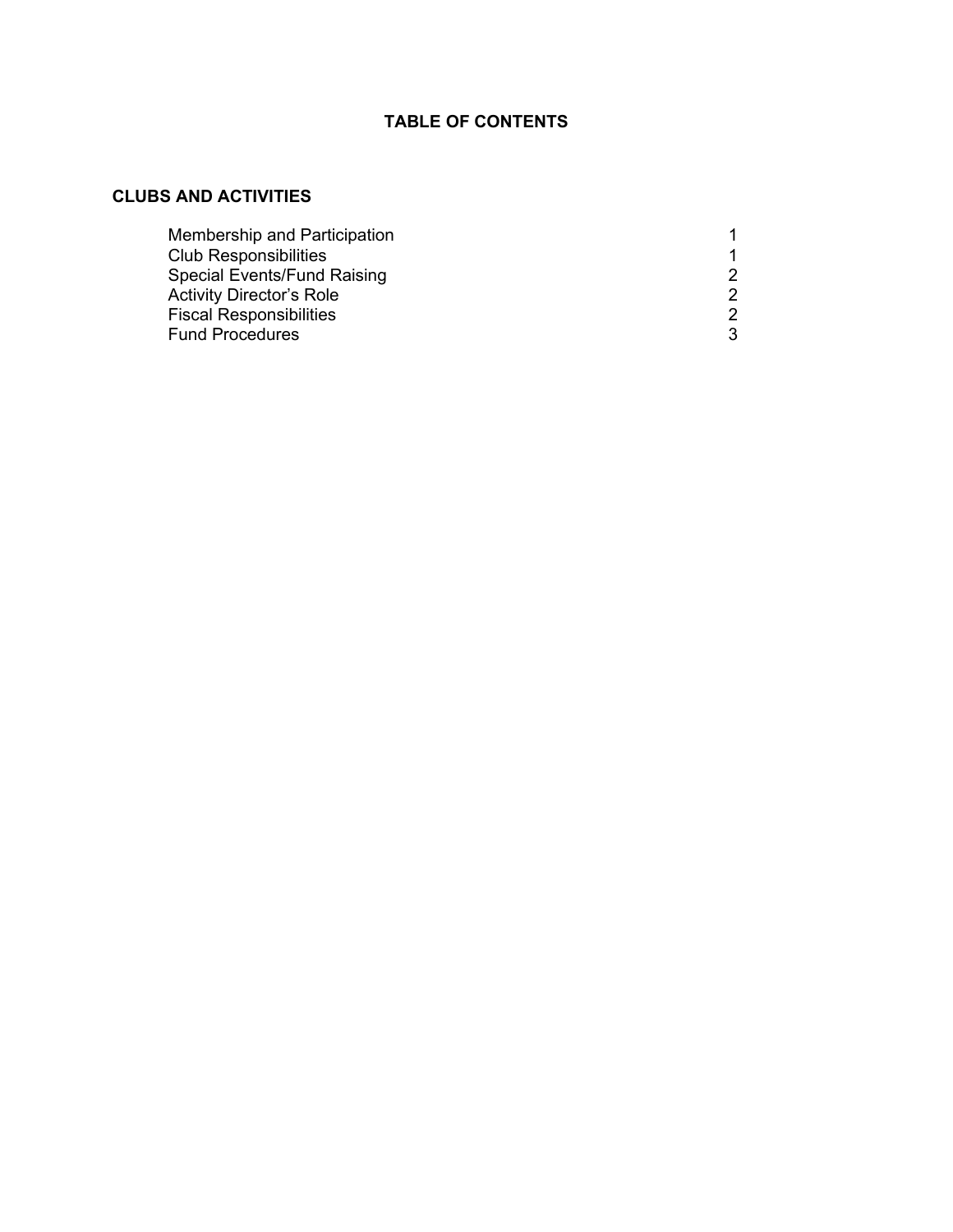## **CLUBS AND ACTIVITIES**

#### **Membership and Participation**

Membership and participation in Greenfield Village clubs and activities are open to all residents. Any group of residents with sufficient interest and support and a readiness to abide by the rules and guidelines set forth may organize and request recognition as an active entity of the resort. When so recognized, the Activity Director shall help with the organization and facilitate communications.

Officers and members are invited to attend any chairpersons' meetings chaired by the Activity Director. Each club may present items of interest as desired. The officers of any club or activity should make themselves aware of the basic documents of the resort Association and be assured that the club operates within these rules.

Club officers should give considerable thought to taking the necessary steps to keep accidents, injuries, and claims against the leadership and governing boards at a minimum. The use of disclaimer statements, "At Your Own Risk" signs, and use of appropriate safeguards may aid in this effort.

All land, buildings, and structures used by any club or activity belong to the Association, and no change or alteration shall be made to them without written approval of the Association Board. Equipment, machinery, tools, furniture, and supplies in club shop areas or activity center purchased with funds from the Association, whether in whole or in part, become assets of the Resort Association. Shop equipment, machinery, and tools assigned to a recognized activity will be used only by, or for the use of, that club's members.

Any accidents which occur must be reported immediately to a club officer and to the Administration Office.

Association rules require that badges shall be worn visibly at all times while using common elements and/or recreational facilities.

Clubs, activities and workshops shall keep the Activity Director informed of changes in officers and other leaders.

#### **Club Responsibilities**

Clubs and activities shall provide current copies of Bylaws and current rosters of officers to the Activity Office.

Emergency contact name and telephone number shall be posted in Security office.

Each club or activity group shall designate one resident authorized to provide news for The Villager, said name to be on file with the Activity Director.

Clubs with power tools and equipment must establish usage rules that prohibit use of shop equipment when only one person is present.

Officers in each club or activity must maintain an accurate and up-to-date accounting of all furnishings and equipment assigned. All additions or other changes should be noted as they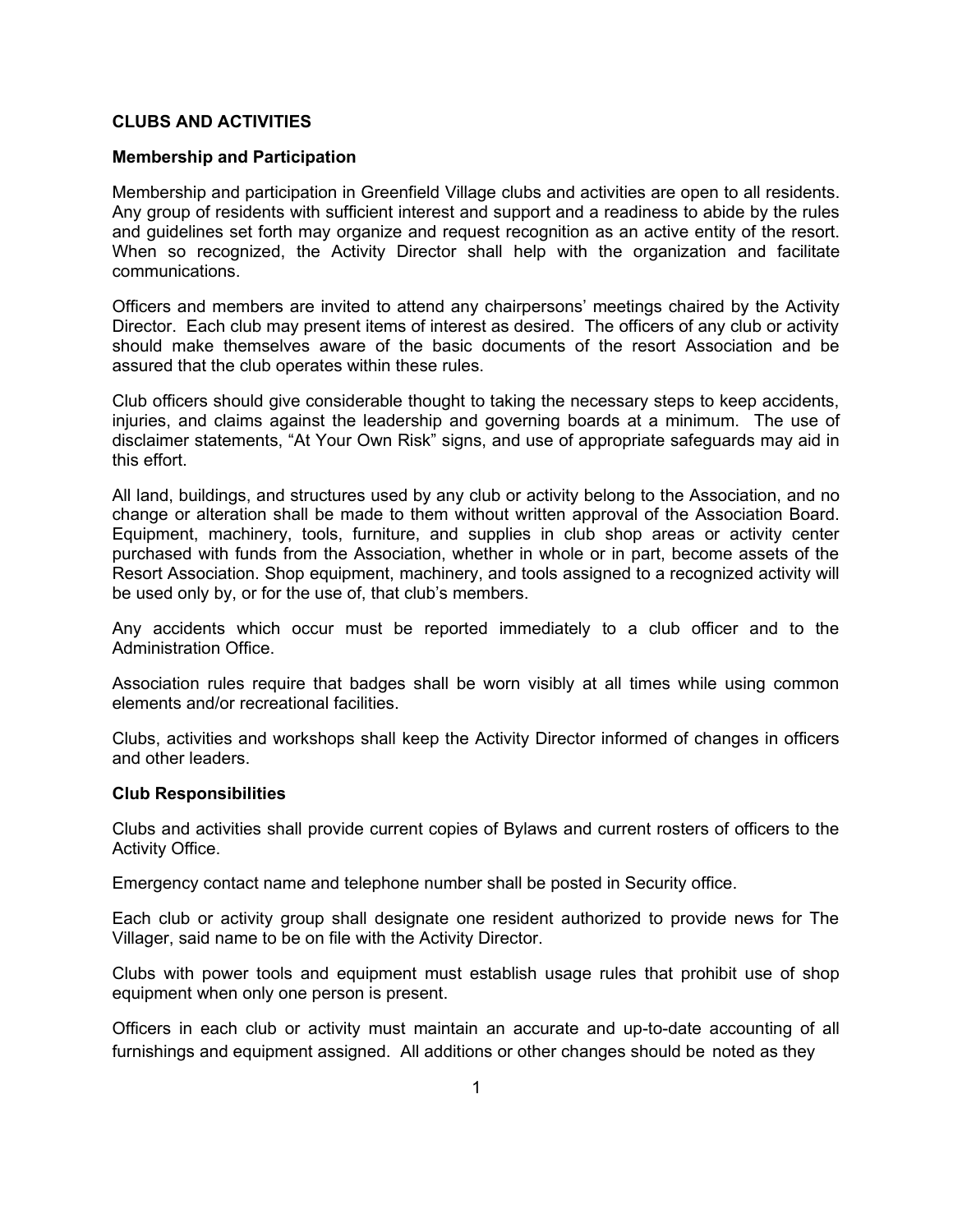occur on the club inventory and reported to the Administrative Office. End-of-year inventories and/or changes are requested by the General Manager.

Clubs and activities shall coordinate hours of use, rules, and guidelines relating to shop and recreational facilities, keeping in mind that in some cases facilities must be shared with others and that final authority lies with the Activity Director and/or General Manager.

Club and activity officers must ensure that hours are posted, keys and monitors are assigned, and other steps taken to assure that valuable equipment and shop facilities are secure from theft or misuse.

#### **Special Events/Fund Raising**

Clubs and activities may participate in such events to help cover the cost of supplies, equipment, furnishings, modifications, etc. However, all such events must be approved and scheduled with the Activity Director. The net proceeds from each event shall be credited to the club's account by the Activity Director.

Special events or private parties may be scheduled, and in some instances a deposit may be made for the room. However, in some cases there will be no charge for use of rooms or areas if only residents and invited guests attend and if there is no profit to an individual or group.

#### **Activity Director's Role**

Tournaments involving non-residents may be permitted. However, the Activity Director must approve the scheduling of such events when other than club facilities will be used.

All rooms and facilities are scheduled by the Activity Director.

Certain equipment may be checked out through the Activity Office; this excludes equipment stored in the kitchen. All items must be returned in clean and undamaged condition. A charge may be made for major items damaged.

Any club or activity planning to contract with an instructor or program presenter should inform the Activity Director. In some cases, a percentage of instructor fees is collected by the Activity Office.

#### **Fiscal Responsibilities**

The Activity Director receives and manages all funds generated by organized social, recreational, educational, and hobby craft activities, together with all commissions and other amounts paid by instructors or vendors of merchandise using facilities of Greenfield Village.

Clubs and Activities which have requests for funds above those generated by their individual activities are directed to follow the Policy for Funding Requests established by the Board of Directors on March 18, 2021.

All clubs and activities may establish a petty cash fund for the purpose of purchasing supplies, tools, etc. Petty cash money may be withdrawn as needed during each season with a check request and returned (cash or receipts) at the end of the season**.**